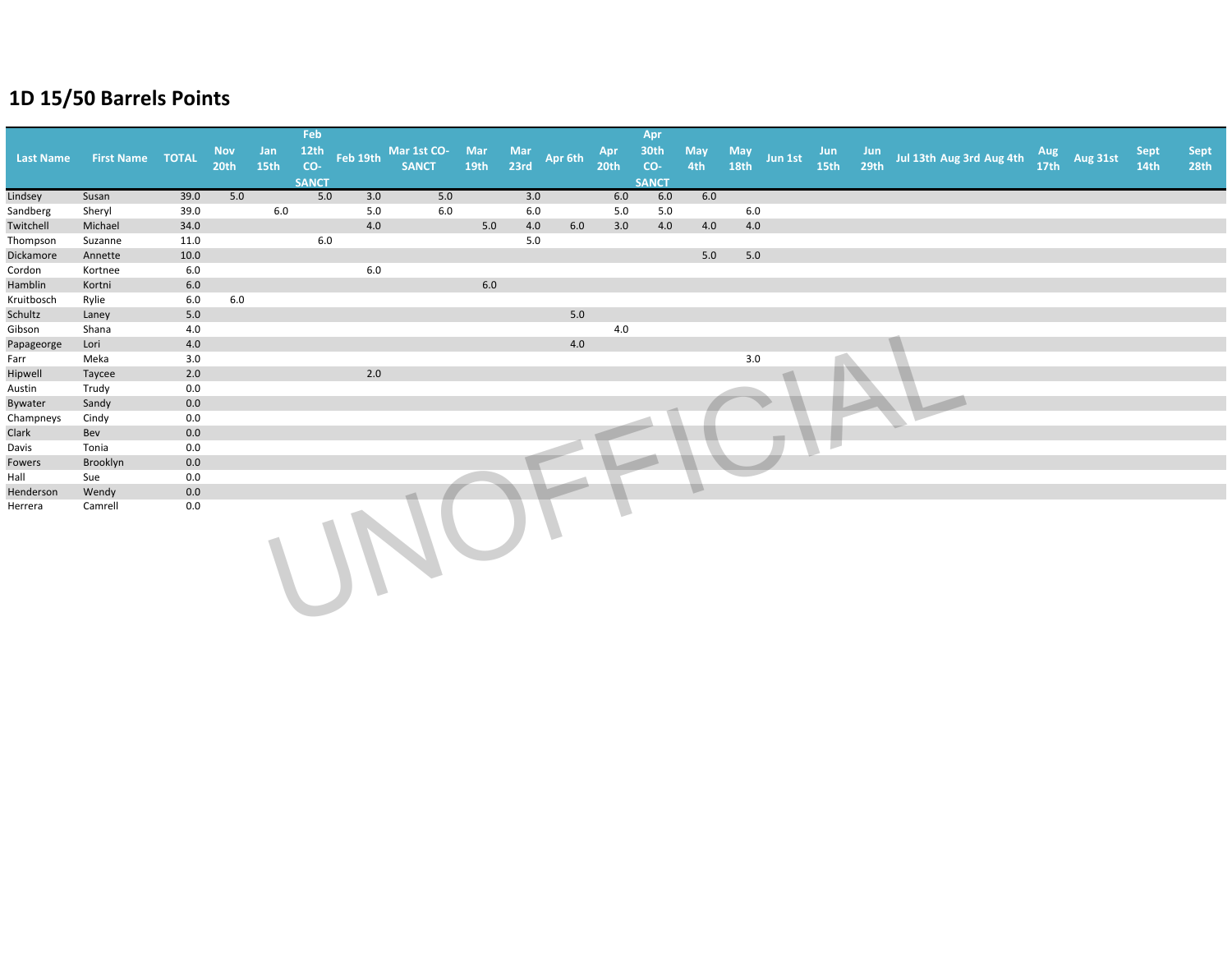|                  |                   |              |                    |             | Feb          |          |                             |                    |         |                    |         |             | Apr          |                   |                           |
|------------------|-------------------|--------------|--------------------|-------------|--------------|----------|-----------------------------|--------------------|---------|--------------------|---------|-------------|--------------|-------------------|---------------------------|
| <b>Last Name</b> | <b>First Name</b> | <b>TOTAL</b> | <b>Nov</b><br>20th | Jan<br>15th | 12th<br>CO-  | Feb 19th | Mar 1st CO-<br><b>SANCT</b> | <b>Mar</b><br>19th |         | <b>Mar</b><br>23rd | Apr 6th | Apr<br>20th | 30th<br>CO-  | <b>May</b><br>4th | <b>May</b><br><b>18th</b> |
|                  |                   |              |                    |             | <b>SANCT</b> |          |                             |                    |         |                    |         |             | <b>SANCT</b> |                   |                           |
| Schultz          | Laney             | 21.0         |                    |             |              | 6.0      |                             |                    | 4.0     | 6.0                |         |             |              |                   | $5.0\,$                   |
| Hall             | Sue               | 16.0         |                    |             |              |          |                             |                    |         |                    | 6.0     | 4.0         |              | 3.0               | $3.0\,$                   |
| Lindsey          | Susan             | 16.0         |                    | 6.0         |              |          |                             |                    | 5.0     |                    | 5.0     |             |              |                   |                           |
| <b>Borges</b>    | Ayzleigh          | 15.0         |                    |             |              |          |                             |                    |         | 5.0                |         | 5.0         |              | 5.0               |                           |
| Sandberg         | Sheryl            | 13.0         | 3.0                |             | 5.0          |          |                             |                    | $1.0\,$ |                    |         |             |              | 4.0               |                           |
| Cordon           | Kortnee           | 6.0          | 2.0                |             |              |          |                             |                    |         |                    |         |             |              |                   | 4.0                       |
| Henderson        | Wendy             | 6.0          |                    |             |              |          |                             |                    |         |                    |         |             |              | $6.0\,$           |                           |
| Larsen           | Debbie            | 6.0          |                    |             | 6.0          |          |                             |                    |         |                    |         |             |              |                   |                           |
| Peterson         | Hallie            | $6.0\,$      |                    |             |              |          |                             |                    |         |                    |         | 6.0         |              |                   |                           |
| Thornock         | Karsen            | $6.0\,$      |                    |             |              |          |                             |                    | 6.0     |                    |         |             |              |                   |                           |
| Zito             | Lisa              | $6.0$        | $6.0\,$            |             |              |          |                             |                    |         |                    |         |             |              |                   |                           |
| Sanders          | Kanzis            | $6.0\,$      |                    |             |              |          |                             |                    |         |                    |         |             |              |                   | $6.0\,$                   |
| Dahle            | Pat               | 5.0          | 5.0                |             |              |          |                             |                    |         |                    |         |             |              |                   |                           |
| Kruitbosch       | Rylie             | 5.0          |                    |             |              | 5.0      |                             |                    |         |                    |         |             |              |                   |                           |
| Hipwell          | Taycee            | 4.0          | 4.0                |             |              |          |                             |                    |         |                    |         |             |              |                   |                           |
| Hoskins          | Cheznee           | 4.0          |                    |             | 4.0          |          |                             |                    |         |                    |         |             |              |                   |                           |
| Keeler           | Shannette         | 4.0          |                    |             |              |          |                             |                    |         |                    | 4.0     |             |              |                   |                           |
| Shafer           | Charlee           | 4.0          |                    |             |              | 4.0      |                             |                    |         |                    |         |             |              |                   |                           |
| Kimball          | Sheryl            | 3.0          |                    |             |              |          |                             |                    |         |                    | 3.0     |             |              |                   |                           |
| Thompson         | Suzanne           | 3.0          |                    |             |              |          |                             |                    | 3.0     |                    |         |             |              |                   |                           |
| Adams            | Maeci             | 2.0          |                    |             |              |          |                             |                    | 2.0     |                    |         |             |              |                   |                           |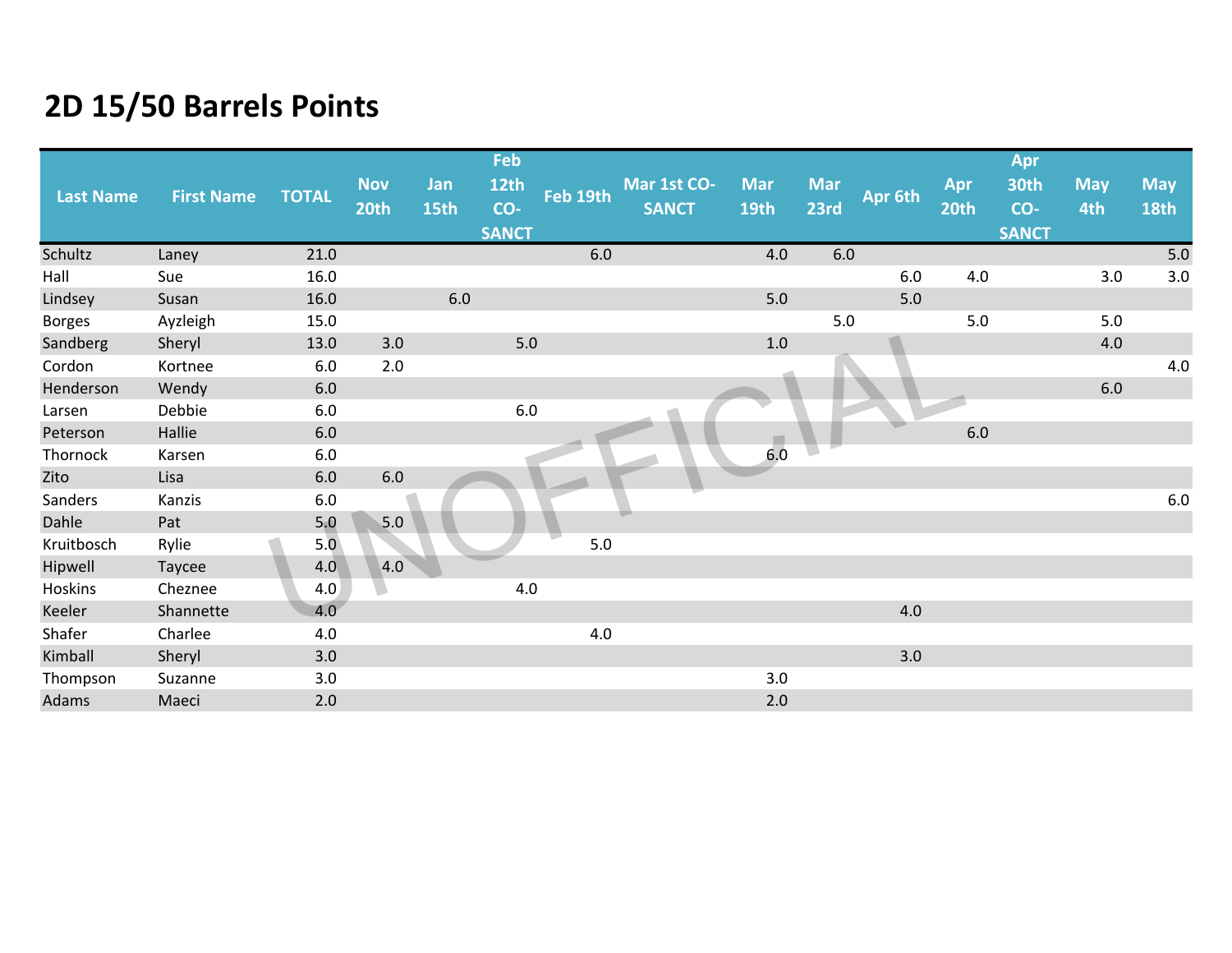|                  |                   |              |            |      | Feb          |          |              |             |            |         |       | Apr          |            |             |
|------------------|-------------------|--------------|------------|------|--------------|----------|--------------|-------------|------------|---------|-------|--------------|------------|-------------|
| <b>Last Name</b> | <b>First Name</b> | <b>TOTAL</b> | <b>Nov</b> | Jan  | <b>12th</b>  | Feb 19th | Mar 1st CO-  | <b>Mar</b>  | <b>Mar</b> | Apr 6th | Apr   | 30th         | <b>May</b> | <b>May</b>  |
|                  |                   |              | 20th       | 15th | CO-          |          | <b>SANCT</b> | <b>19th</b> | 23rd       |         | 20th  | CO-          | 4th        | <b>18th</b> |
|                  |                   |              |            |      | <b>SANCT</b> |          |              |             |            |         |       | <b>SANCT</b> |            |             |
| <b>Williams</b>  | Trinna            | 20.0         |            |      | 6.0          | 4.0      | 4.0          |             |            |         |       | 6.0          |            |             |
| Hall             | Sue               | 17.0         | 6.0        |      |              |          |              | $5.0$       | $5.0\,$    |         |       |              | 1.0        |             |
| Schultz          | Laney             | 17.0         | 5.0        |      |              |          | $6.0\,$      |             |            |         |       |              | $6.0\,$    |             |
| Kimball          | Sheryl            | 16.0         | 4.0        |      |              |          |              |             |            |         | 6.0   |              | 2.0        | $4.0\,$     |
| Keeler           | Shannette         | 11.0         |            |      |              |          |              |             | 6.0        |         |       |              | $5.0$      |             |
| Kimball          | Debbie            | 10.0         | 1.0        |      |              |          |              | 3.0         |            | 6.0     |       |              |            |             |
| <b>Borges</b>    | Bentleigh         | 9.0          |            |      |              |          |              |             | 4.0        |         | $5.0$ |              |            |             |
| Dahle            | Pat               | 9.0          |            |      |              |          |              |             |            |         | 4.0   |              |            | $5.0\,$     |
| Beckstead        | Kris              | 8.0          | 2.0        |      |              |          |              |             |            |         |       |              |            | $6.0\,$     |
| Cordon           | Kortnee           | $6.0\,$      |            |      |              |          |              | 6.0         |            |         |       |              |            |             |
| Francis          | Kashen            | 6.0          |            |      |              | 6.0      |              |             |            |         |       |              |            |             |
| Lindsey          | Susan             | 6.0          |            | 6.0  |              |          |              |             |            |         |       |              |            |             |
| Adams            | Maeci             | 5.0          |            |      |              | $5.0$    |              |             |            |         |       |              |            |             |
| Berntsen         | Avree             | 5.0          |            |      |              |          | 5.0          |             |            |         |       |              |            |             |
| Larsen           | Debbie            | 4.0          |            |      |              |          |              | 4.0         |            |         |       |              |            |             |
| Thompson         | Suzanne           | 4.0          |            |      |              |          |              |             |            |         |       |              | 4.0        |             |
| <b>Barton</b>    | Monroe            | 3.0          |            |      |              |          |              |             |            |         | 3.0   |              |            |             |
| Hoskins          | Chelsea           | 3.0          |            |      |              |          | 3.0          |             |            |         |       |              |            |             |
| Nelson           | Kelli             | 3.0          | 3.0        |      |              |          |              |             |            |         |       |              |            |             |
| Sandberg         | Sheryl            | 3.0          |            |      |              |          |              |             |            |         |       |              | 3.0        |             |
| Savage           | Aden              | 3.0          |            |      |              |          |              |             | 3.0        |         |       |              |            |             |
| Shafer           | Charlee           | 3.0          |            |      |              | 3.0      |              |             |            |         |       |              |            |             |
| White            | Mackley           | 3.0          |            |      |              |          |              |             |            |         |       |              |            | $3.0\,$     |
| Clark            | Bev               | 2.0          |            |      |              |          |              |             |            |         |       |              |            | $2.0$       |
| Hurst            | Ava               | 2.0          |            |      |              |          | 2.0          |             |            |         |       |              |            |             |
| Kimball          | Lonnie            | 2.0          |            |      |              |          |              |             | 2.0        |         |       |              |            |             |
| Papageorge       | Lori              | 1.0          |            |      |              |          |              |             |            |         |       |              |            | 1.0         |